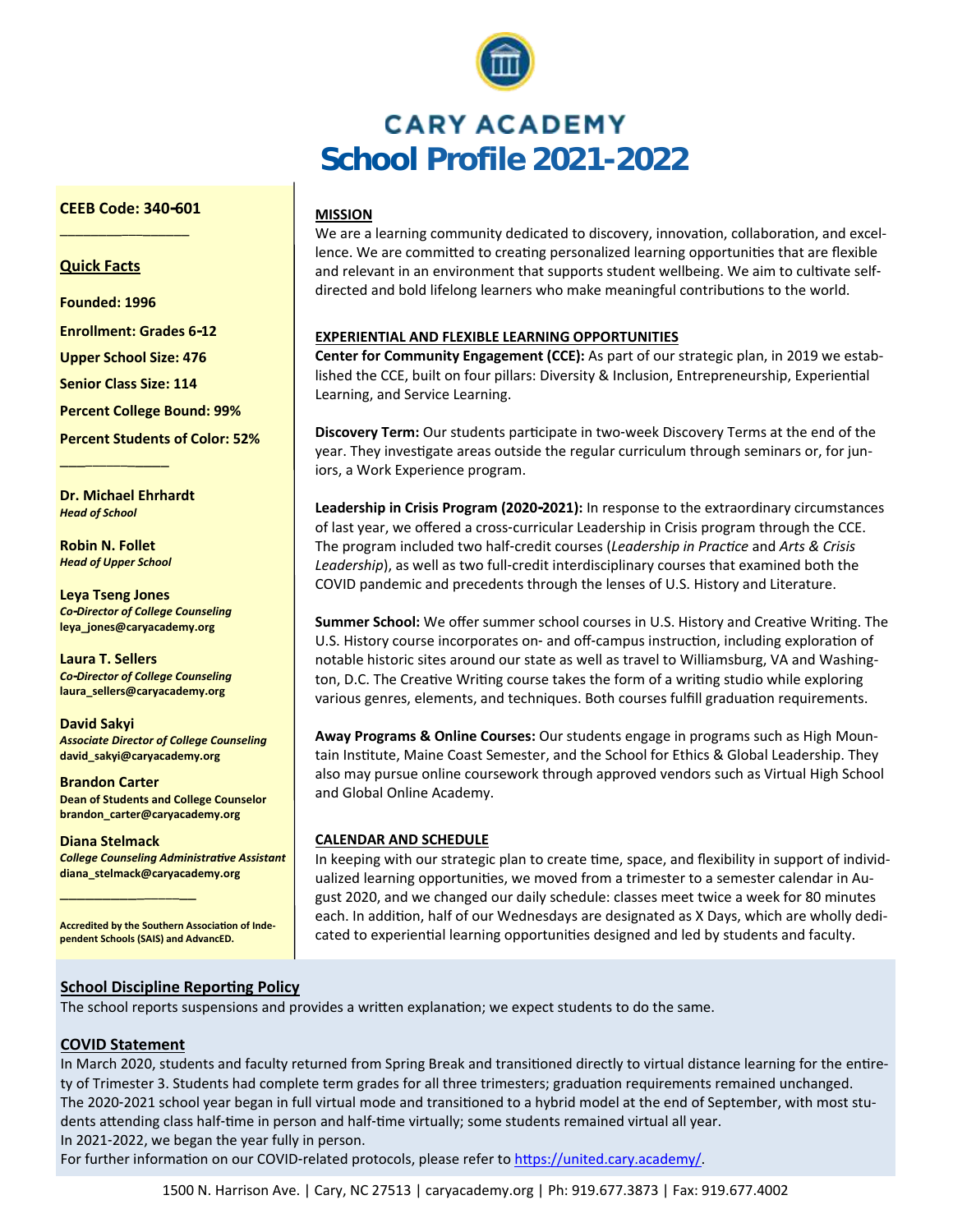# **ACADEMIC POLICIES**

#### **Graduation Requirements**

Students must take a minimum of 5 full credits each year and a minimum of 21 total credits including 4 credits in English; 3 credits each in Mathematics (with a minimum of Algebra II), History, Science (biology, chemistry and physics), and World Language. In addition, students must take 2 credits in Fine Arts, as well as Health I and II.

#### **No Rank/No GPA Policy**

Because our graduating classes are small, our programs highly rigorous, and our range of grades narrow, *it is our policy to neither rank our students nor compute GPA.* Instead, we provide a junior year grade distribution.

# **CURRICULUM INFORMATION**

#### **Advanced (ADV) Course Information**

We offer Advanced (ADV) courses in lieu of Advanced Placement (AP) courses. These courses, our highest level, are taught with the rigor and expectations of AP courses but allow teachers to emphasize areas of study not prescribed in the AP syllabus. Typically, ADV courses are open only to juniors and seniors.

In **2021-2022**, the school offers 22 year-long and 14 semester-long Advanced (ADV) courses. Juniors are limited to a maximum of FOUR (4) credits of ADV courses. Seniors may take a maximum of FOUR (4) credits of ADV courses if carrying a load of six academic courses; they may take a maximum of FIVE (5) credits of ADV courses if carrying a load of five.

#### **Curriculum notes:**

**ENGLISH**: All semester electives for juniors and seniors are offered at both the regular and ADV level.

**MATH**: ADV Calculus I & II is by invitation only. ADV Calculus III & Differential Equations is our highest level math course.

**SCIENCE**: ADV Biology, ADV Chemistry and ADV Physics-Mechanics meet additional periods each week with no additional credit awarded.

**WORLD LANGUAGE**: All semester electives are offered only at the ADV level. During the 2019-2020 school year, all trimester electives were offered only at the ADV level. ADV Studies-Spanish Literature is a year-long course.

*Full course listings and descriptions are available at <https://bit.ly/CACourseCatalog>*

#### **GRADE DISTRIBUTION**

| <b>English</b>                     | $A+$         | A        | $A -$       | $B+$           | B              | $B -$          | $C+$           | $\mathbf{C}$   | $C$ -/D/F      |
|------------------------------------|--------------|----------|-------------|----------------|----------------|----------------|----------------|----------------|----------------|
| English Electives (11s &12s)       | 13           | 72       | 55          | 34             | 25             | 4              | 1              | 3              | 2              |
| English Electives (ADV)(11s & 12s) | 47           | 116      | 68          | 13             | 8              | $\Omega$       | $\Omega$       | $\Omega$       | $\Omega$       |
| <b>Math &amp; Computer Science</b> | $A+$         | A        | $A -$       | $B+$           | B              | $B -$          | $C+$           | $\mathsf{C}$   | $C$ -/D/F      |
| Algebra II & Precalculus           | 17           | 24       | 18          | 8              | 12             | 3              | 5              | 3              | 0              |
| Analytics & Statistics (ADV)       | 10           | 14       | 6           | 3              | 3              | $\overline{4}$ | $\mathbf 1$    | $\overline{2}$ | $\overline{2}$ |
| Calculus (ADV) (all levels)        | 29           | 45       | 11          | 6              | $\overline{4}$ | $\Omega$       | 0              | $\Omega$       | $\Omega$       |
| Computer Science (ADV)             | 20           | 4        | $\Omega$    | $\Omega$       | $\mathbf{1}$   | $\mathbf{1}$   | 0              | 0              | 0              |
| Precalculus (H)                    | 10           | 26       | 16          | 6              | 4              | 0              | 0              | 0              | 0              |
| <b>Social Sciences</b>             | $A+$         | A        | $A -$       | $B+$           | B              | $B -$          | $C+$           | $\mathbf{C}$   | $C$ -/D/F      |
| <b>Social Sciences</b>             | 1            | 27       | 15          | 1              | 3              | 0              | 0              | 0              | 0              |
| Social Sciences (ADV)              | 26           | 93       | 45          | 13             | 6              | $\overline{2}$ | 1              | 1              | 0              |
| <b>Science</b>                     | $A+$         | A        | $A -$       | $B+$           | B              | $B -$          | $C+$           | $\mathbf{C}$   | $C$ -/D/F      |
| Biology, Chemistry, Physics (ADV)  | 12           | 28       | 21          | 9              | $\overline{7}$ | 1              | $\overline{2}$ | $\Omega$       | 1              |
| Other Science (ADV)                | 17           | 38       | 18          | 5              | $\mathbf{1}$   | $\mathbf{1}$   | $\Omega$       | $\Omega$       | $\Omega$       |
| Science                            | 47           | 56       | 34          | 21             | 18             | $\overline{7}$ | $\overline{2}$ | 6              | 9              |
| <b>Languages</b>                   | $A+$         | A        | $A -$       | $B+$           | B              | $B -$          | $C+$           | $\mathbf c$    | $C$ -/D/F      |
| Chinese                            | $\mathbf{0}$ | 5        | 3           | $\overline{2}$ | $\mathbf{1}$   | $\Omega$       | $\Omega$       | $\Omega$       | $\Omega$       |
| French                             | $\mathbf 0$  | 8        | 9           | $\overline{2}$ | $\mathbf 0$    | 0              | 0              | 0              | 0              |
| French (ADV)                       | $\mathbf{0}$ | 10       | 11          | 4              | $\mathbf{1}$   | 0              | $\Omega$       | 0              | $\mathbf 0$    |
| German                             | $\mathbf 0$  | $\Omega$ | $\mathbf 0$ | $\mathbf{1}$   | $\mathbf{1}$   | $\mathbf{1}$   | $\Omega$       | 0              | $\mathbf 0$    |
| German (ADV)                       | 4            | 15       | 8           | 3              | $\overline{2}$ | 0              | 0              | 0              | 0              |
| Spanish                            | 33           | 59       | 31          | 14             | 17             | 9              | $\overline{7}$ | $\overline{4}$ | $\overline{2}$ |
| Spanish (ADV)                      | 8            | 33       | 6           | 0              | 1              | 0              | 0              | 0              | 0              |

**Grades for the 2020-2021 year for courses in which more than 1 member of the Class of 2022 was enrolled.**